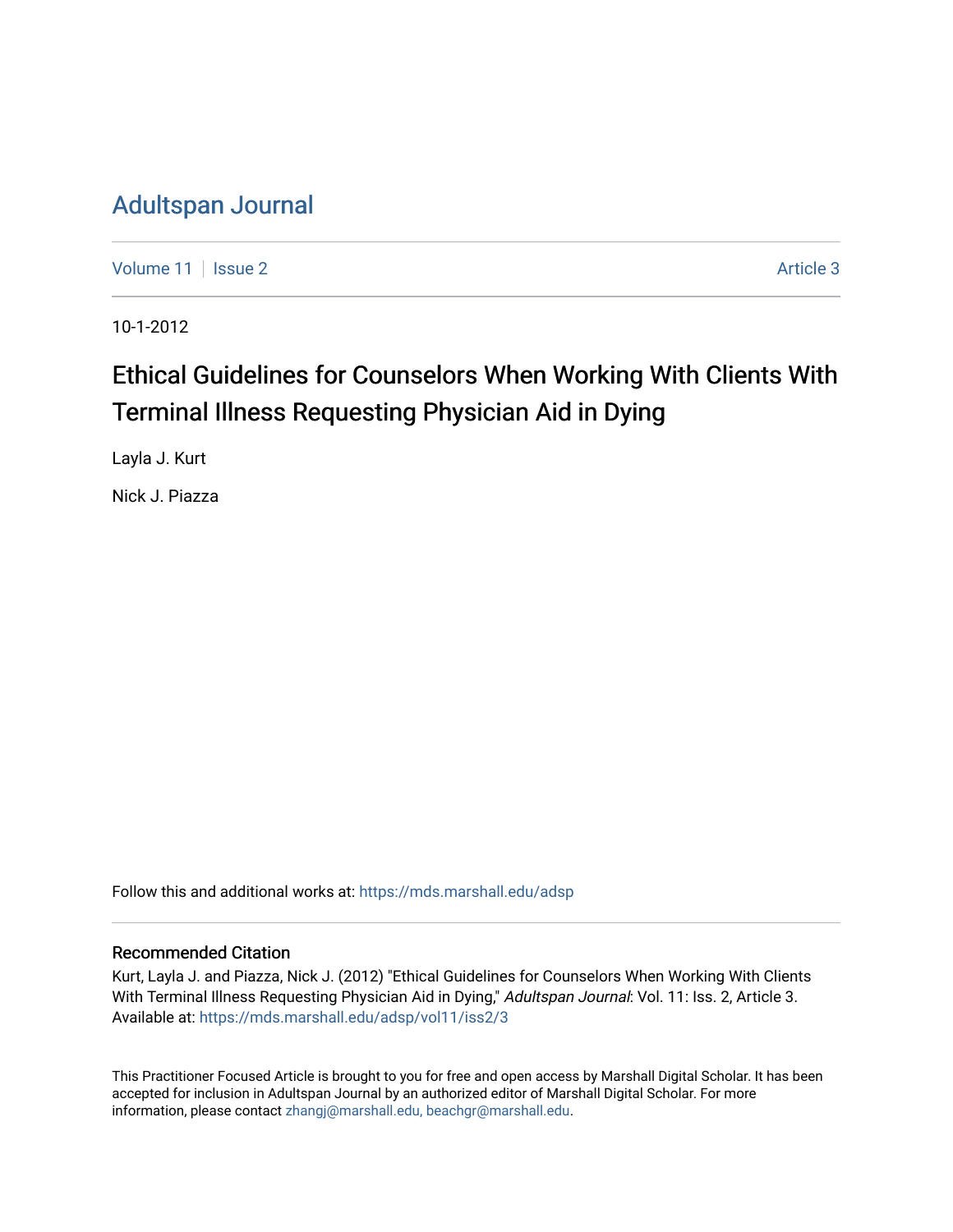Received 11/01/11 Revised 01/20/12 Accepted 03/26/12

# **Ethical Guidelines for Counselors When Working With Clients With Terminal Illness Requesting Physician Aid in Dying**

### **Layla J. Kurt and Nick J. Piazza**

*In 2005, the American Counseling Association (ACA) introduced a new ethical standard for counselors working with clients with terminal illness who are considering hastened death options. The authors' purpose is to inform counselors of the Death With Dignity Act and explore relevant ethical guidelines in the*  ACA Code of Ethics *(ACA, 2005).* 

*Keywords:* death with dignity, *ACA Code of Ethics*, end of life, physician aid in dying

The state of Oregon voted to approve the Oregon Death With Dignity Act (Or. Rev. Stat. 127.800 *et seq.*, 1994) in 1994, the first law in the United States establishing individuals' right to hasten their own deaths in the face of a terminal illness. The state of Washington followed suit in November 2008, when voters approved the Washington Death With Dignity Act (Wash. Rev. Code 70.245, 2008). Since these changes in legislation, the National Association of Social Workers (Mackelprang & Mackelprang, 2005), the American Psychological Association (Farberman,1997), and the American Counseling Association (ACA) have made revisions in their professional codes of ethics to address the role of the counselor in working with these individuals.

As right-to-die battles for individuals with terminal illness reach widespread coverage in the media, there has been a growing appreciation for the counselor's role in working with clients facing end-of-life issues. To address some of these deeply personal ethical issues, the *ACA Code of Ethics* (ACA, 2005) has included a new standard (A.9.) to guide counselors working with individuals with terminal illness who are considering hastened death options. There are several end-of-life concerns currently making headlines in the media. In this article, we focus

*© 2012 by the American Counseling Association. All rights reserved. Layla J. Kurt and Nick J. Piazza, Department of Counseling, University of Toledo. Layla J. Kurt is now at Department of Counselor Education and Human Services, University of Dayton. Nick J. Piazza is now at Department of Counselor Education and School Psychology, University of Toledo. Correspondence concerning this article should be addressed to Layla J. Kurt, Department of Counselor Education and Human Services, University of Dayton, 300 College Park, Dayton, OH 45469 (e-mail: laylakurt@yahoo.com).*

**ADULTSPAN***Journal October 2012 Vol. 11 No. 2* **89**

Published by Marshall Digital Scholar, 2022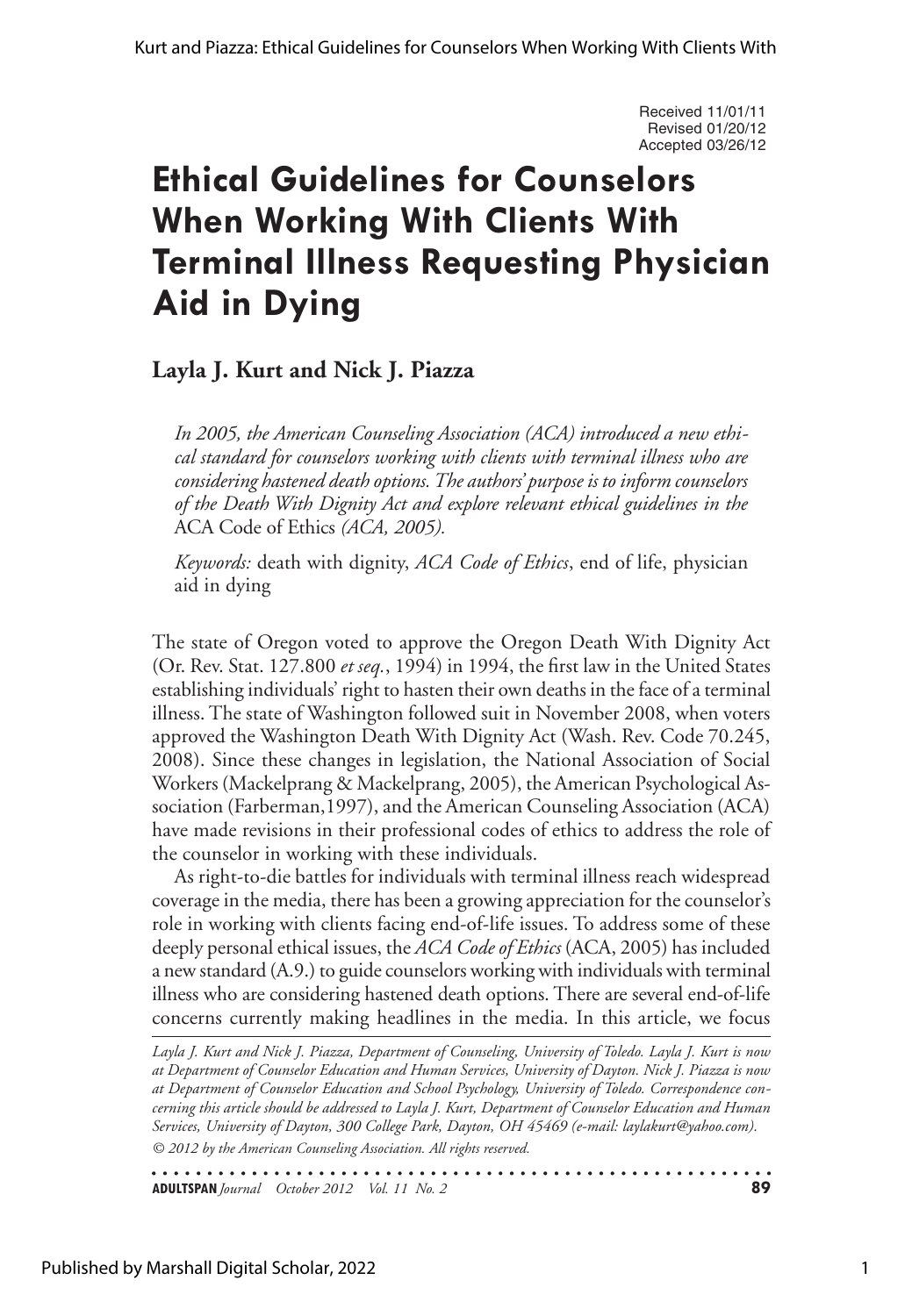specifically on adult individuals with terminal illness who request physician aid in dying, ethical guidelines for professional counselors in the *ACA Code of Ethics*, and the role of the counselor working with this population.

#### **Terminology**

According to the organization Compassion & Choices (n.d.), *hastened death* is a term used when an individual with terminal illness makes a rational decision to take self-directed action and choose when, within the final 6 months of life, death from terminal illness will occur. The term *physician aid in dying* is also considered apt terminology for discussing the choices of terminal illness in a manner that allows compassion and dignity for individuals facing end-of-life decisions (Tucker, 2008).

*Suicide* or *physician-assisted suicide* are not considered to be appropriate terms because of distinguishable differences between hastened death factors and suicidal intent as defined under Oregon's Death With Dignity Act. To understand these differences, counselors need to understand the rationale of individuals with terminal illness who request physician aid in dying and to have knowledge of safeguards that have been put in place to protect those who may be experiencing depression. Individuals with terminal illness cite combinations of the following reasons for requesting physician assistance with hastened death: intolerable pain, mind-altering side effects from medications, loss of bodily functions, loss of identity, desire for autonomous control, fears about future quality of life while dying, and negative past experiences with the dying process (Pearlman et al., 2005). According to the American Association of Suicidology (2012), individuals who are suicidal exhibit the following characteristics: a sense of hopelessness, rage or uncontrolled anger, reckless behaviors, increased drug or alcohol use, withdrawal from support systems, unusual anxiety, dramatic mood swings, and thinking there is no reason for living. Individuals who are terminally ill report a desire to live, but also ask to have options to choose a peaceful and dignified death that allows for control and autonomy in the final stages of life (Compassion & Choices, n.d.).

#### **Understanding the Death With Dignity Act**

Both Oregon (1994) and Washington (2008) have passed a Death With Dignity Act that legalizes physician assistance for individuals to hasten their own deaths from a terminal illness. The Death With Dignity Act has stringent measures in place, requiring that individuals making the request are mentally capable adults with a terminal illness who have less than 6 months to live and who voluntarily request physician aid in dying (Chin, Hedberg, Higginson, & Fleming, 1999; Tucker, 2008; Werth & Holdwick, 2000). Individuals must be a resident of the state in which the request is being made, and their physician must determine

**90 ADULTSPAN***Journal October 2012 Vol. 11 No. 2*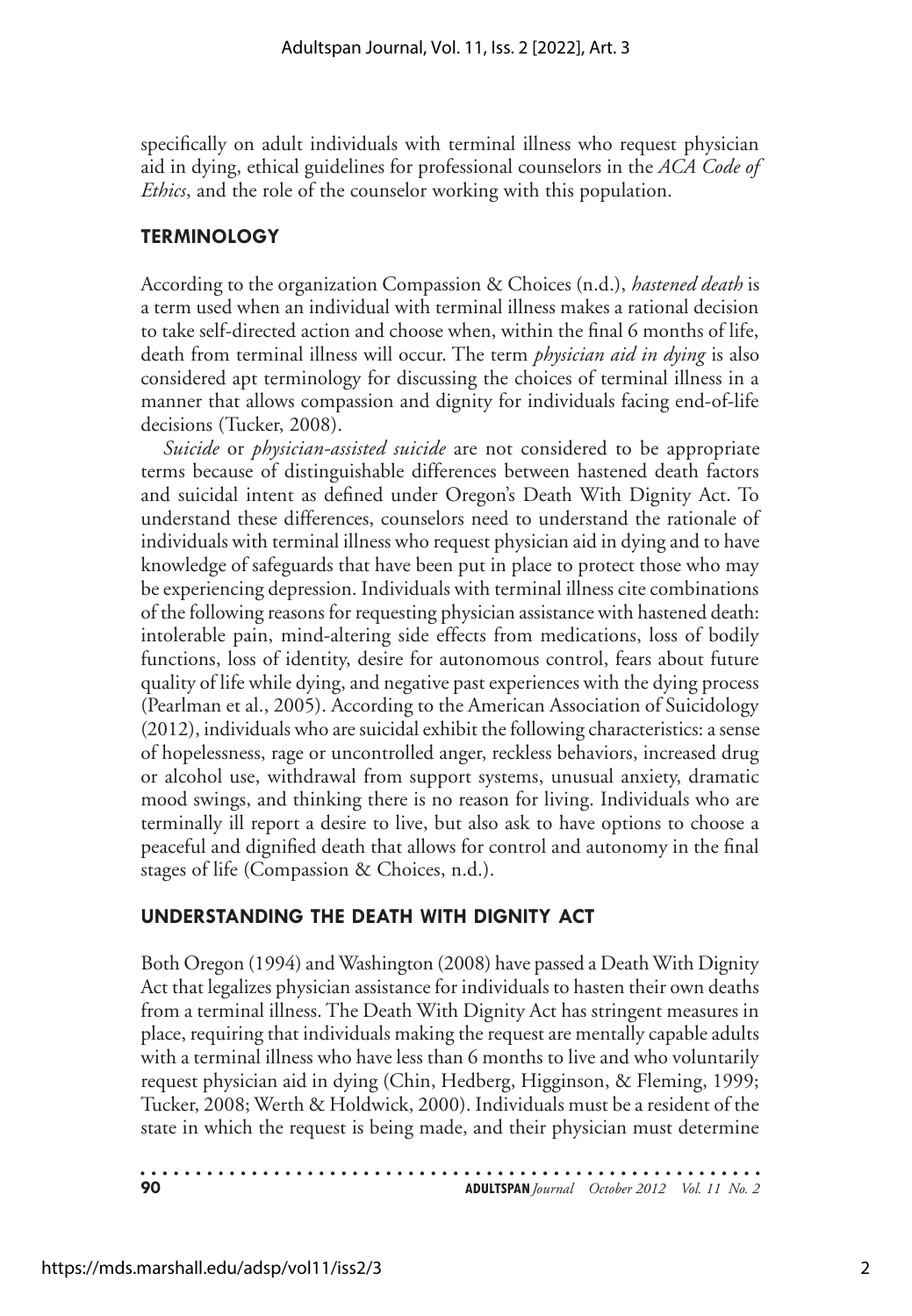whether they meet medical criteria. Furthermore, eligibility must be agreed upon by both the attending physician and a consulting physician. Individuals must be referred for counseling if either physician has suspicions that the person making the request has impaired judgment because of clinical depression or a psychological disorder (Chin et al., 1999; Tucker, 2008). If all the criteria are met to comply with the Death With Dignity Act, physicians can then prescribe lethal doses of medication. Persons with terminal illness must fill the prescription on their own and self-administer the medications.

According to DiCamillo and Field (2006), 62% of California residents report that they believe that individuals who are incurably terminally ill should have the right to request physician aid in dying. In application of the Death With Dignity Act, in 2000, 1 in 6 requests for aid in dying were granted (Tucker, 2008). In 2007, 46 individuals took the prescribed medications out of 85 prescriptions that were granted in Oregon (Oregon Health Authority, 2008). In the 11 years since the Oregon Death With Dignity Act was passed in 1997, 341 individuals with terminal illness have died with physician assistance under the conditions of the law (Oregon Health Authority, 2008).

#### **Ethical Guidelines for Counselors**

In response to public opinion, numerous scholarly debates, and research studies about physician aid in dying, ACA (2005) introduced a section in the *ACA Code of Ethics* specifically addressing the ethical considerations of the counselor. ACA has not endorsed a moral position in the matter of physician aid in dying; rather, Standard A.9. takes a stance supporting informed decision making and the right to self-determination for end-of-life decisions (ACA, 2005; Kaplan, 2008). Standard A.1.a. states that the primary responsibility of the counselor is to "respect the dignity and to promote the welfare of clients" (ACA, 2005). Research among counseling professionals gives considerable attention to ethical principles of beneficence, nonmaleficence, autonomy, and justice. Much of this research and debate has indicated that, with legal safeguards and ethical standards of practice in place, it is ethical and reasonable for individuals with terminal illness to make rational decisions to hasten death with physician assistance (Kaplan, 2008; Lokhandwala & Westefeld, 1998; Werth, 1999).

In an interview with David Kaplan (2008), Christine Moll and Vilia Tarvydas determined several factors to be of importance in ethical decision making regarding end-of-life issues and the Death With Dignity Act. Standard A.9. was written specifically to address the ethical concerns of counselors when working with those who are terminally ill and request physician aid in dying. The fundamental tenets for end-of-life care include concern that individuals with terminal illness (a) "obtain high quality end-of-life care for their physical, emotional, social, and spiritual needs" (Standard A.9.a.1.); (b) are empowered "to

**ADULTSPAN***Journal October 2012 Vol. 11 No. 2* **91**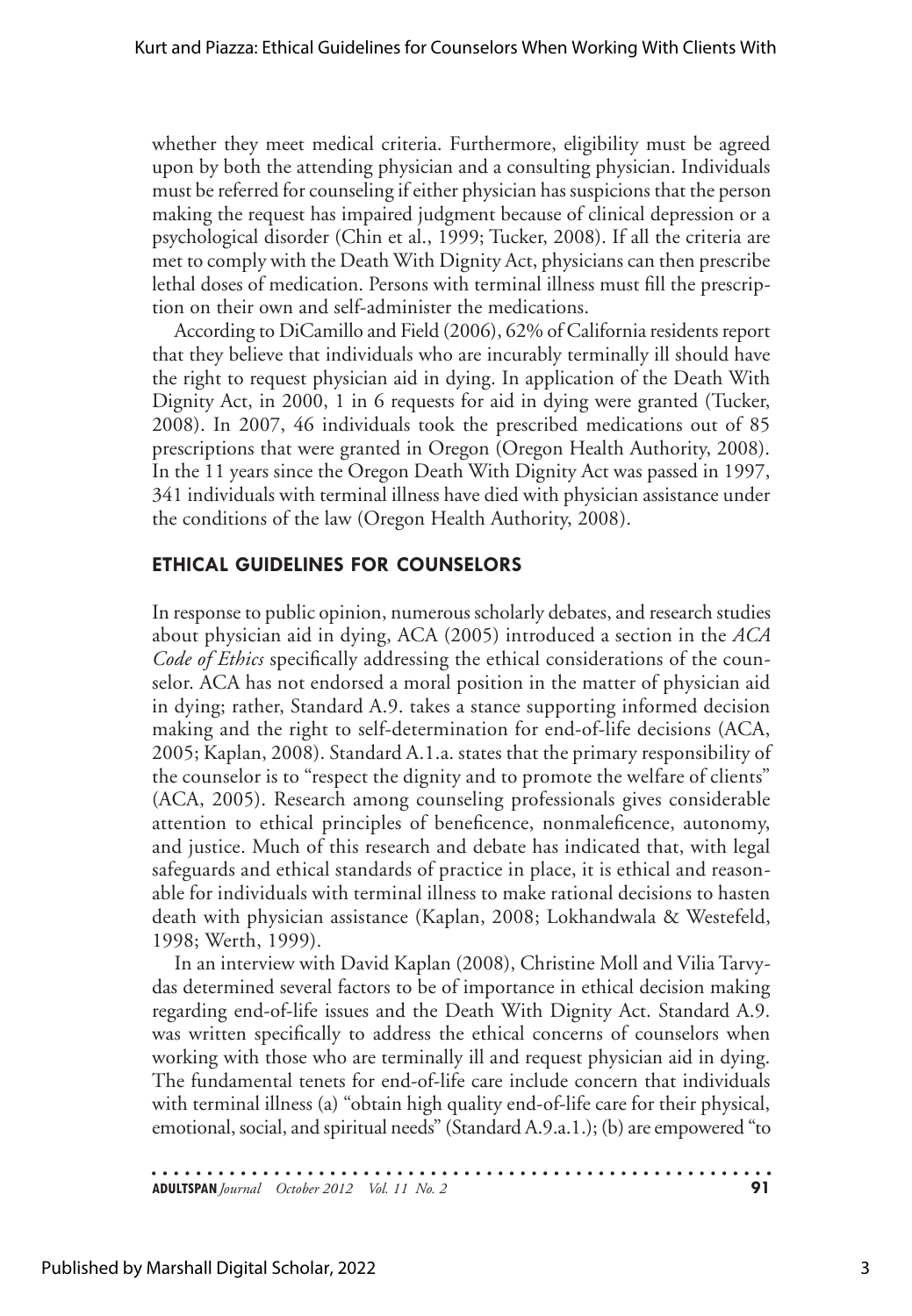exercise the highest degree of self-determination possible" (Standard A.9.a.2.); (c) are "given every opportunity possible to engage in informed decision making" (Standard A.9.a.3.); and (d) "receive complete and adequate assessment regarding their ability to make competent, rational decisions on their own behalf from a mental health professional who is experienced in end-of-life care practice" (Standard A.9.a.4.).

Farberman (1997) made a strong point when she emphasized that counselors remain neutral by prohibiting personal values from influencing their ability to work with individuals with terminal illness who have requested physician aid in dying. According to Farberman, the counselor's role is "to attempt to ensure that the end-of-life decision-making process includes a complete assessment of the patient's ability to make a rational judgment and . . . to help protect the patient's right to self-determination" (p. 545).

There are stated concerns considered in the *ACA Code of Ethics* (ACA, 2005) in regard to protecting clients from self-harm. As Tarvydas and Moll explained, the new ethical standards are developed to help clients have the highest quality of life, to focus "on the need to be alive until the moment of death" (Kaplan, 2008, para. 9) and "developing and implementing plans that will increase and enhance the client's ability to make decisions and remain as independent and/ or self-determining as possible" (Kaplan, 2008, para. 10).

Standards A.9.b. and A.9.c. of the *ACA Code of Ethics* (ACA, 2005) address the matter of confidentiality when working with individuals with terminal illness who are considering options to hasten their own deaths. Standard A.9.b. states that "counselors may choose to work or not work with terminally ill clients who wish to explore their end-of-life options," and Standard A.9.c. states that counselors who work with individuals with terminal illness "have the option of breaking or not breaking confidentiality, depending on applicable laws and the specific circumstances of the situation and after seeking consultation or supervision from appropriate professional and legal parties."

Individuals who have a terminal illness may seek the help of counselors in deliberating end-of-life issues and options for physician aid in dying. It is reasoned that counselors are able to help individuals look at multiple perspectives on end-of-life concerns in order to make informed decisions (Abeles & Barlev, 1999). In accordance with Standard A.9.b., it is within ethical parameters for counselors to work with clients who are considering hastened death options (Kaplan, 2008). Tarvydas explained the importance of the "Quality of Care" section inherent in the focus

on making sure that we are attuned to helping clients obtain highquality end-of-life care for their physical, emotional, social and spiritual needs, exercising the highest degree of self-determination possible, giving them every possible opportunity to engage in informed decision-making regarding their end-of-life care and receiving

**92 ADULTSPAN***Journal October 2012 Vol. 11 No. 2*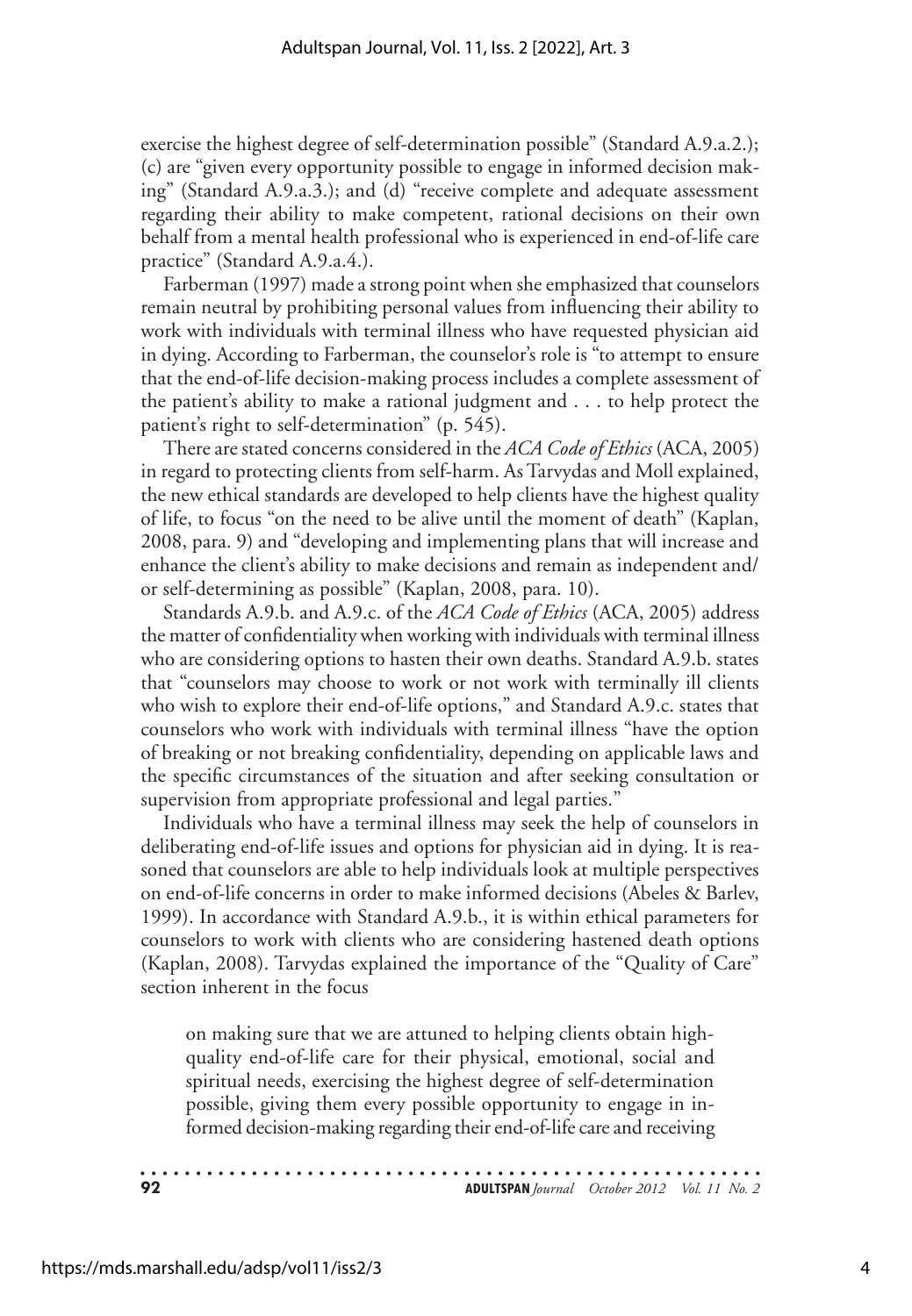complete and adequate assessment regarding their ability to make competent, rational decisions on their own behalf from a mental health professional who is experienced in end-of-life care practice. (Kaplan, 2008, para. 23)

#### **The Role of the Counselor**

People with terminal illness and their caregivers report a desire to talk about end-of-life concerns (Chapple, Ziebland, McPherson, & Herxheimer, 2006; Rabow, Hauser, & Adams, 2004; Terry, Olson, Wilss, & Boulton-Lewis, 2006; Wright et al., 2008). Among the many aspects of counseling and working with individuals with terminal illness who request hastened death, counselors make efforts to ascertain that the client is making carefully considered rational decisions free of external coercion (Farberman, 1997). Part of this may entail assessment of the client's mental health to continue to provide safeguards ensuring that the client has rational decision-making skills and is fully informed of and understands all treatment options (Abeles & Barlev, 1999; Farberman, 1997; Werth, 1999). To ensure safeguards to protect the client, many advocates take a position that counselors should be involved regardless of physician referral because of suspected clinical depression or mental disorder (Farberman, 1997; Werth, 1999). When speaking before the President's Council on Bioethics, the medical director of the American Foundation for Suicide Prevention, Herbert Hendin, went so far as to state that, in cases of physician aid in dying, "autonomy is further compromised by the failure to mandate psychiatric evaluation in cases of assisted suicide" (Hendin, 2005, para. 61).

Clients with terminal illness are in the final stages of life where emotional support is an imperative quality of good care (Kaplan, 2008). As individuals enter this stage and as the terminal illness progresses, clients are forced to cope with difficult and often unexpected emotions, such as grief, guilt, fear, anger, or other combinations of feelings. Often, these feelings are involved with multiple relationships in the individual's life and may include resolving lingering points of emotional discord (Daneker, 2006; Lokhandwala & Westefeld, 1998). Counselors can help provide a safe forum for clients to share their range of feelings and to prepare for loss as illness progresses and end-of-life approaches (Daneker, 2006; Lokhandwala & Westefeld, 1998; Werth, 1999). The counselor can assist the client with solving relational problems and can aid in the emotional growth and development that can be experienced during the dying process (Kaplan, 2008).

Competence in working with clients who are terminally ill means understanding the many ways these individuals are affected. Client needs may include aspects of emotional, spiritual, social, financial, and physical changes that individuals undergo as their illness progresses (Daneker, 2006; Kaplan, 2008; Lokhandwala & Westefeld, 1998). Loss of integrity and an individual's sense of identity are often affected by the quality of pain management, physi-

**ADULTSPAN***Journal October 2012 Vol. 11 No. 2* **93**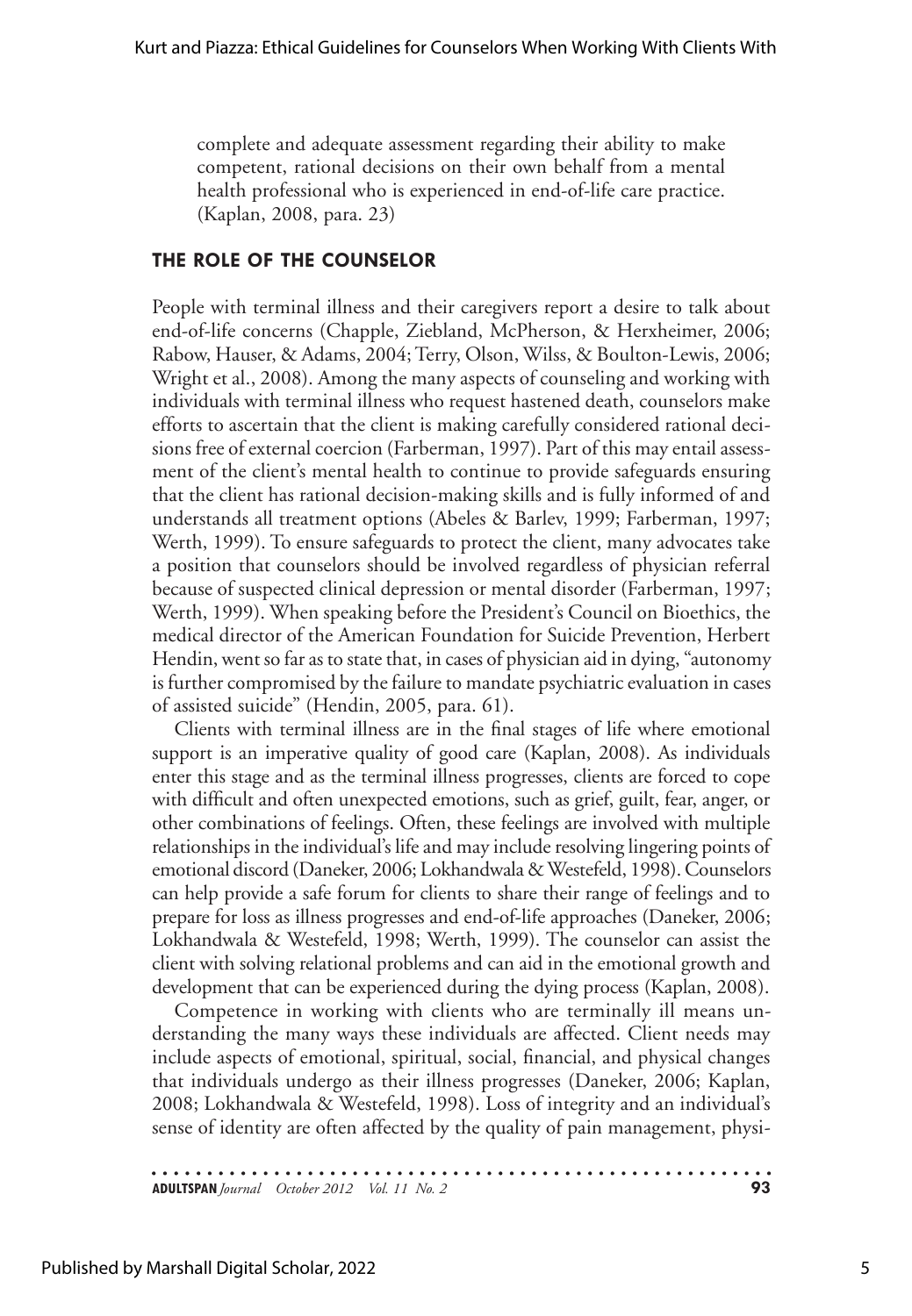cal changes, and losses in abilities that are a natural part of the dying process (Daneker, 2006). Proactive palliative care, education, and counseling services can vastly improve the quality of a person's ability to cope with physical changes that affect emotional well-being during the final stages of life.

In addition to the compassion and support that a counselor can provide, help for extended family members can also be made available (Farberman, 1997). Counselors can help families communicate more effectively to resolve concerns and conflicts at times when it can be most difficult (Kleespies, Hughes, & Gallacher, 2000). Family and loved ones often have difficulty addressing emotional, legal, and ethical considerations when a loved one requests physician aid in dying (Kleespies et al., 2000; Werth, 1999). Loved ones also need to come to terms with the complex emotions of grief, rage, guilt, and desertion that accompany the loss of a loved one (Kleespies et al., 2000; Werth, 1999).

#### **Future Implications and Recommendations**

Tarvydas maintained that Standard A.9. was written to ensure that practitioners focus on helping clients who are dying to do so in a way that is consistent with belief systems in order to pass through the final stage of life with support and autonomy (Daneker, 2006). Medicare does not cover mental health services with counselors, thus leaving individuals confronting terminal illness with limited service options regarding end-of-life concerns and dilemmas. Additionally, many insurance panels do not cover counseling services that are not diagnosed by the *Diagnostic and Statistical Manual of Mental Disorders* (American Psychiatric Association, 2000), thus leaving services related to end-of-life decision making as nonbillable.

Advances in medical treatments and palliative care in the United States contribute to significant improvements in end-of-life care (Kleespies et al., 2000). It is important that counselors keep abreast of the latest research in palliative care and have an understanding of the types of illnesses associated with physician aid in dying (Kleespies et al., 2000). Efforts need to be made to understand pain management, treatment of anxiety and depression, closure of unresolved issues, and grieving and good-byes (Kleespies et al., 2000). Farberman (1997) recommended that more research be conducted regarding the factors that motivate a person with a terminal illness to request physician aid in dying in comparison with similar individuals who do not request hastened death.

#### **Conclusion**

The *ACA Code of Ethics* (ACA, 2005) indicates that it is permissible for counselors to work with individuals who are terminally ill and are considering hastened death options consistent with state laws. The ACA ethical standards further require that clients receive quality care that addresses the physical,

**94 ADULTSPAN***Journal October 2012 Vol. 11 No. 2*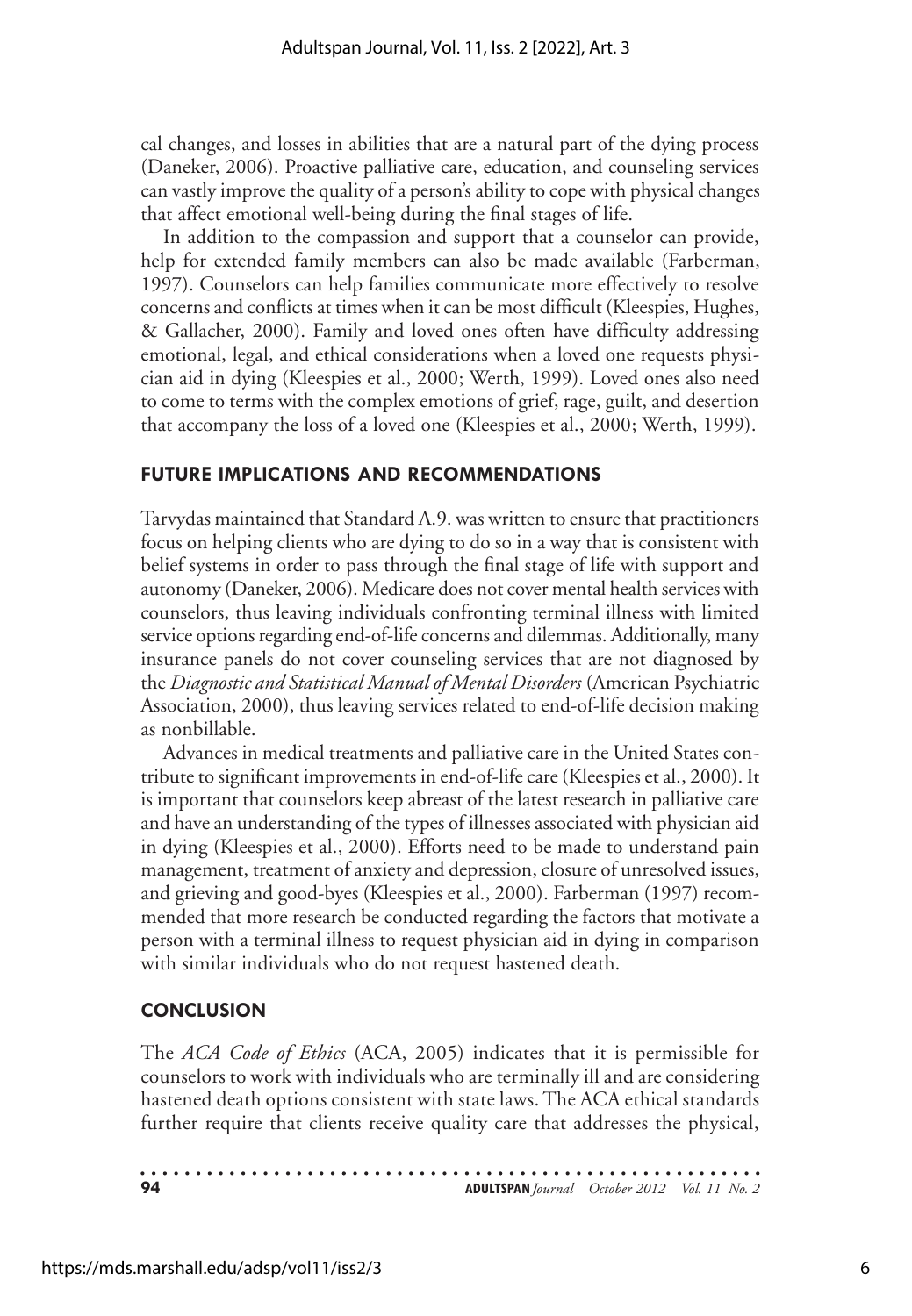emotional, spiritual, and family needs in end-of-life care. To provide good services to clients with terminal illness, counselors need to have competence in end-of-life care, a clear understanding of professional ethical codes of conduct, and maintain up-to-date knowledge on laws related to terminal illness and hastened death considerations.

#### **References**

- Abeles, N., & Barlev, A. (1999). End of life decisions and assisted suicide. *Professional Psychology: Research and Practice, 30,* 229–234. doi:10.1037/0735-7028.30.3.229
- American Association of Suicidology. (2012). *The risk factors for suicide.* Retrieved from http://www.suicidology.org/stats-and-tools/suicide-fact-sheets

American Counseling Association. (2005). *ACA code of ethics.* Alexandria, VA: Author.

- American Psychiatric Association. (2000). *Diagnostic and statistical manual of mental disorders* (4th ed., text rev.). Washington, DC: Author.
- Chapple, A., Ziebland, S., McPherson, A., & Herxheimer, A. (2006). What people close to death say about euthanasia and assisted suicide: A qualitative study. *Journal of Medical Ethics, 32,* 706–710.
- Chin, A. E., Hedberg, K., Higginson, G. K., & Fleming, D. W. (1999). *Oregon's Death With Dignity Act: The first year's experience.* Retrieved from http://public.health.oregon.gov/ProviderPartnerResources/ EvaluationResearch/DeathwithDignityAct/Documents/year1.pdf

Compassion & Choices. (n.d.). *Students' guide to aid in dying.* Denver, CO: Author.

- Daneker, D. (2006). *Counselors working with the terminally ill.* Retrieved from http://www.counselingoutfitters.com/Daneker.htm
- DiCamillo, M., & Field, M. (2006). *Continued support for doctor-assisted suicide: Most would want their physician to assist them if they were incurably ill and wanted to die.* Retrieved from http://field.com/ fieldpollonline/subscribers/RLS2188.pdf
- Farberman, R. K. (1997). Terminal illness and hastened death requests: The important role of the mental health professional. *Professional Psychology: Research and Practice*, 28, 544–547.
- Hendin, H. (2005). *Aging and care-giving: Lessons on assisted suicide from the Oregon and Netherlands experiences.* Retrieved from http://bioethics.georgetown.edu/pcbe/transcripts/march05/session1.html
- Kaplan, D. (2008, June). End-of-life care for terminally ill clients. *Counseling Today.* Retrieved from http:// ct.counseling.org/2008/06/ct-online-ethics-update-3/
- Kleespies, P. M., Hughes, D. H., & Gallacher, F. P. (2000). Suicide in the medically and terminally ill: Psychological and ethical considerations. *Journal of Clinical Psychology, 56,* 1153–1171.
- Lokhandwala, T. M., & Westefeld, J. S. (1998). Rational suicide and the crisis of terminal illness. *Journal of Personal and Interpersonal Loss, 3,* 143–159. doi:10.1080/10811449808414437
- Mackelprang, R. W., & Mackelprang, R. D. (2005). Historical and contemporary issues in end-of-life decisions: Implications for social work. *Social Work, 50,* 315–324.

Oregon Health Authority. (2008). *Oregon's Death With Dignity Act—2007.* Retrieved from http://public.health. oregon.gov/ProviderPartnerResources/EvaluationResearch/DeathwithDignityAct/Documents/year10.pdf Or. Rev. Stat. § 127.800 *et seq.* (1994).

Pearlman, R. A., Hsu, C., Starks, H., Back, A. L., Gordon, J. R., Bharucha, A. J., . . . Battin, M. P. (2005). Motivations for physician-assisted suicide. *Journal of General Internal Medicine, 20,* 234–239.

Rabow, M. W., Hauser, J. M., & Adams, J. (2004). Supporting family caregivers at the end of life. *Journal of the American Medical Association, 291,* 483–491.

- Terry, W., Olson, L. G., Wilss, L., & Boulton-Lewis, G. (2006). Experience of dying: Concerns of dying patients and carers. *Internal Medicine Journal, 36,* 338–346. doi:10.1111/j.1445-5994.2006.01063.x
- Tucker, K. L. (2008). *Choice at the end of life: Lessons from Oregon.* Retrieved from http://www.acslaw.org/ files/Kathryn%20L.%20Tucker%20Issue%20Brief.pdf
- Wash. Rev. Code § 70.245 (2008).
- Werth, J. L., Jr. (1999). The role of the mental health professional in helping significant others of persons who are assisted in death. *Death Studies, 23,* 239–255.
- Werth, J. L., Jr., & Holdwick, D. J., Jr. (2000). A primer on rational suicide and other forms of hastened death. *The Counseling Psychologist, 28,* 511–539.

**ADULTSPAN***Journal October 2012 Vol. 11 No. 2* **95**